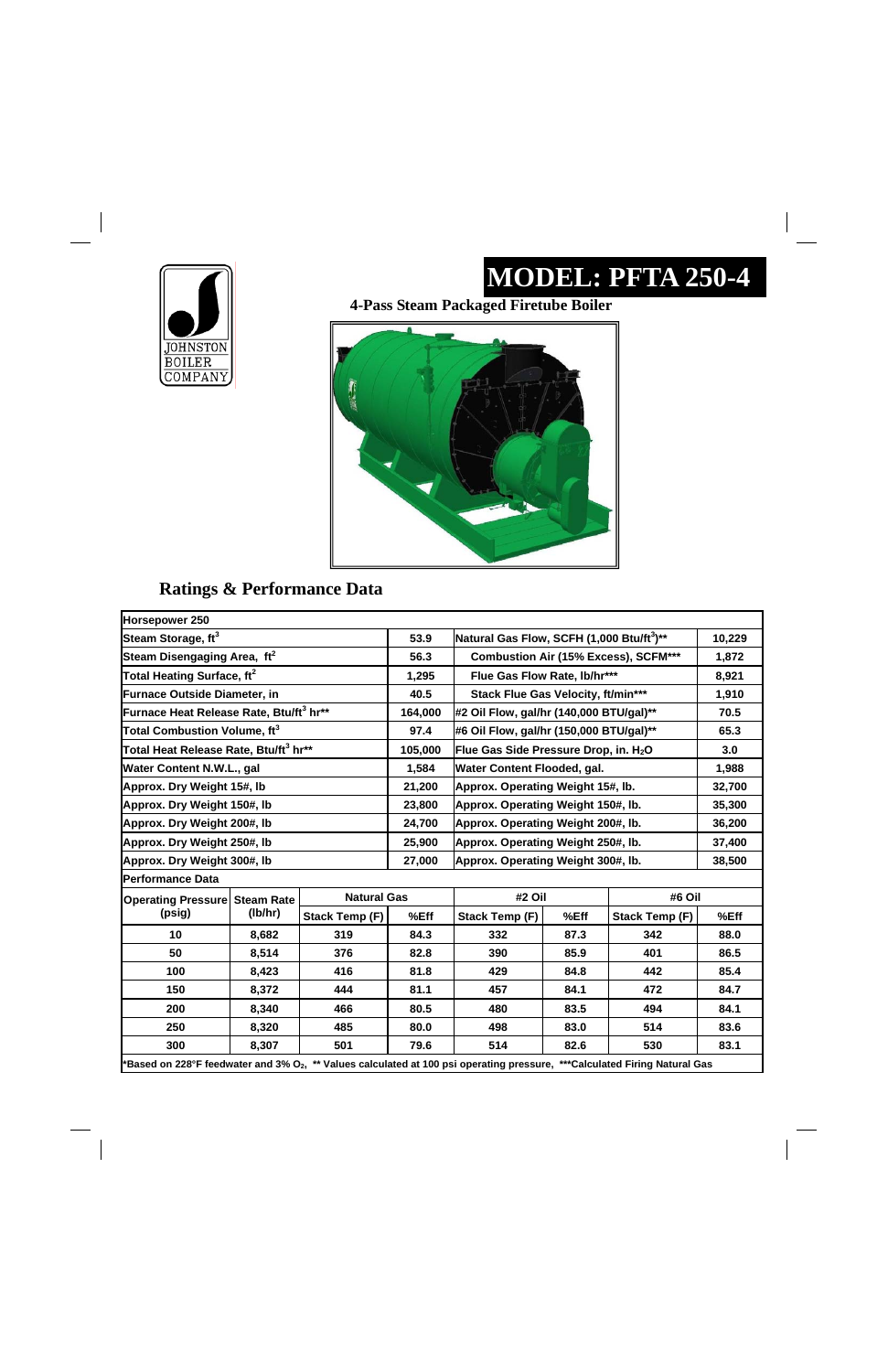#### **Drawings - 4-Pass Steam Packaged Firetube Boiler**





**Fuel piping and/or optional boiler trim may increase overall width.** 

**Specifications subject to change to incorporate engineering advances.** 

**\*May vary on low-NOx designs** 

| <b>Connection &amp; Opening Schedule</b> |                                          |                  |             |  |  |  |
|------------------------------------------|------------------------------------------|------------------|-------------|--|--|--|
| Conn.                                    | <b>Description</b><br><b>Type</b><br>Qty |                  |             |  |  |  |
| <b>FW</b>                                | <b>Feedwater Inlet</b>                   | <b>1.50 FNPT</b> | $\mathbf 2$ |  |  |  |
| MS*                                      | <b>Main Steam</b>                        | 6.00 300# RF     | 1           |  |  |  |
| CВ                                       | <b>Continuous Blowoff</b>                | <b>1.00 FNPT</b> | 1           |  |  |  |
| <b>BD</b>                                | <b>Blowdown Outlet</b>                   | <b>2.00 FNPT</b> | 2           |  |  |  |
| <b>MW</b>                                | <b>Manway</b>                            | 12 X 16          | 1           |  |  |  |
| HН<br><b>Hand Hole</b><br>4 X 6<br>6     |                                          |                  |             |  |  |  |
| *10.00 150#RF Flange on 15 psig Design   |                                          |                  |             |  |  |  |
|                                          |                                          |                  |             |  |  |  |

 $\mathbf{I}$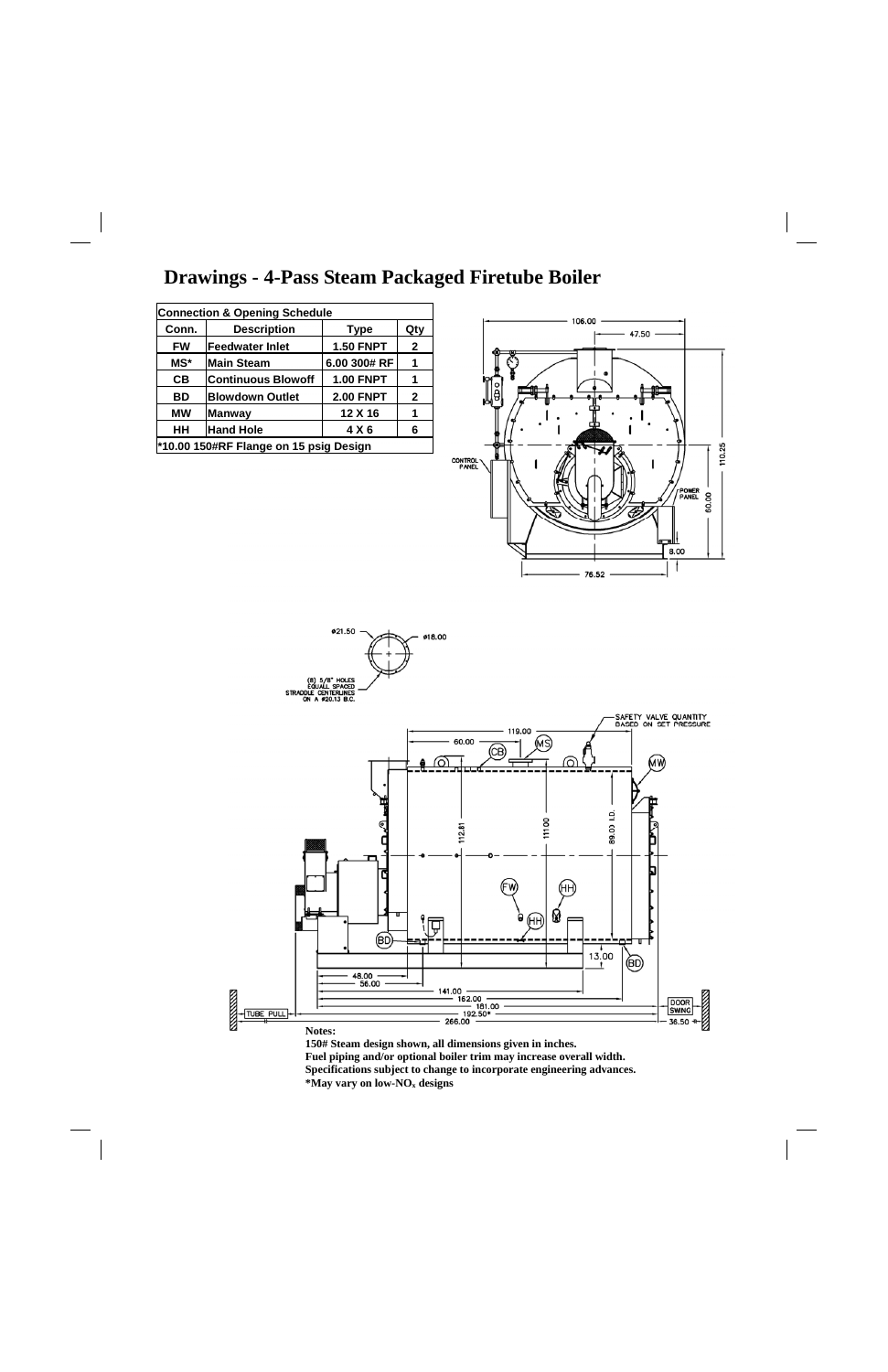# **MODEL: PFTA 250-4**

 $\begin{array}{c} \hline \end{array}$ 





| ∏nermai Expansion   |       |       |       |       |       |  |
|---------------------|-------|-------|-------|-------|-------|--|
| psig                | 15    | 150   | 200   | 250   | 300   |  |
| Metal $T_{MAX}$ (F) | 240   | 366   | 388   | 406   | 421   |  |
| (in)                | 0.061 | 0.102 | 0.110 | 0.116 | 0.122 |  |
| MS (in)             | 0.001 | 0.001 | 0.001 | 0.001 | 0.001 |  |
| HT (in)             | 0.091 | 0.153 | 0.165 | 0.175 | 0.184 |  |

 $\overline{\phantom{a}}$